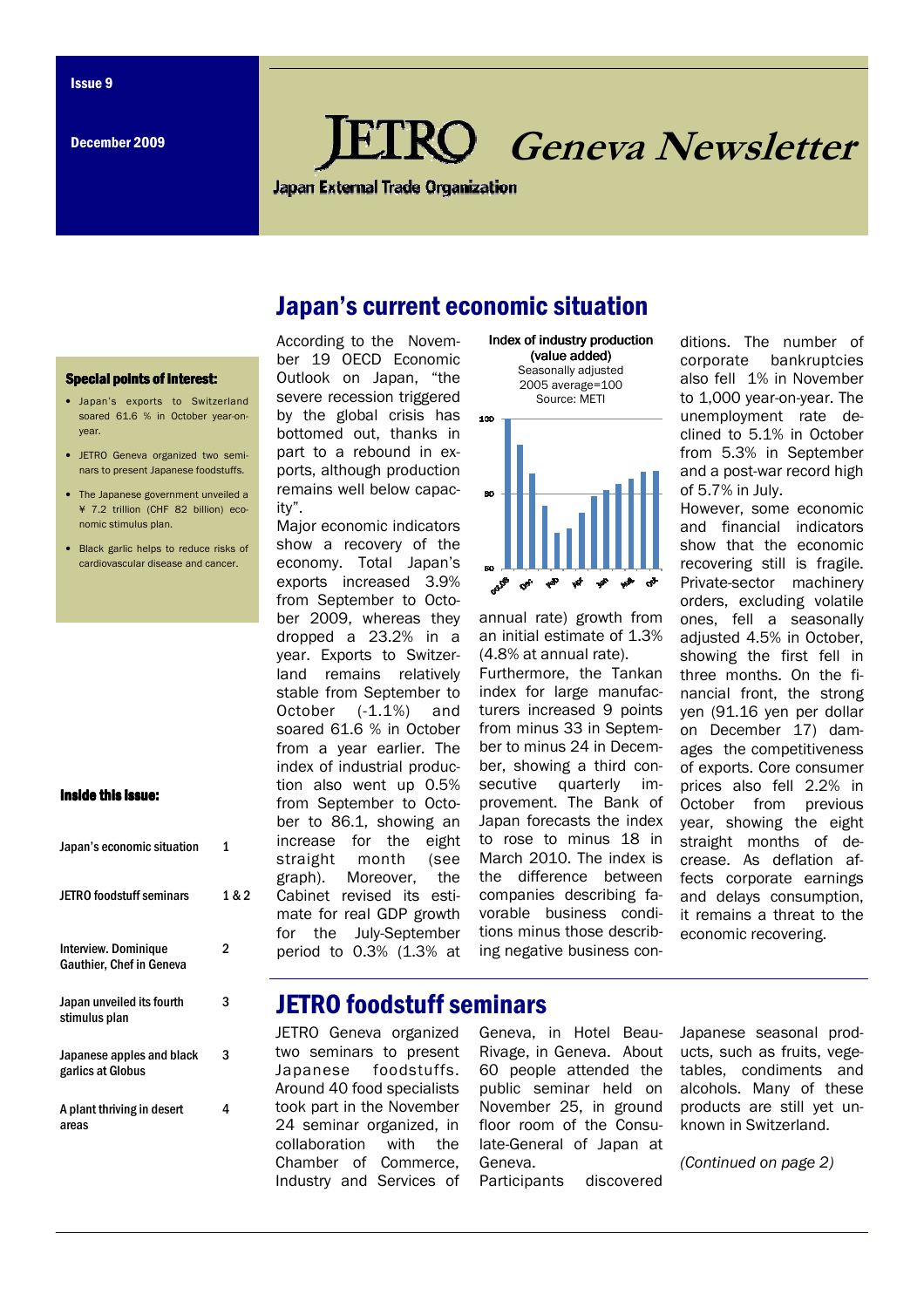## JETRO foodstuff seminars

(Continued from page 1) In his welcome statements, Mr. Watanabe, JETRO Geneva Director General, said that thanks to the Switzerland - Japan Free Trade and Economic Partnership Agreement, access of Swiss specialties (cheeses, chocolates, wines, dried meats…) to the Japanese market and of Japan's foodstuffs (miso, soy sauce, sake…) to the Swiss market are enhanced.

Ushio Oshima, Sembikiya's Executive Planning Director, explained that before the company was set up, 175 years ago, Japanese people used only to eat few traditional fruits. Still today, fruits remain luxury goods in Japan.

On November 24, the seminar was moderated with dynamism by Mr. Meyer, Chamber of Commerce, Industry and Services of Geneva. Dominique Gauthier, Chef of the restaurant Le Chat Botté, presented the dishes he prepared and expressed his impressions (see interview below). Mr. Kurahayashi presented the Usagiyama restaurant, the only one-Michelin-star Japanese restaurant in Switzerland and the Kaiseki, the traditional Japanese multi-course dinner.

Uchitomi, manager of Japanese shops in Switzerland, explained how to cook miso soups and cookies.



From left to right: Mr. Kurahayashi, hotel-restaurant Usagiyama Director, Mr. Watanabe, JETRO Geneva Director General, Mr. Meyer, Director, International Affairs Department, Chamber of Commerce, Industry and Services of Geneva, Mr. Oshima, Sembikiya's Executive Planning Director, Mr. Mizushima, Minister, Permanent Mission of Japan to the United Nations and Other International Organizations in Geneva.

On November 25, Tatsuya



Seminar for foodstuff specialists, November 24, 2009, Hotel Beau-Rivage, Geneva

Dominique Gauthier, Chef of Le Chat Botté in Geneva

## Interview. Dominique Gauthier, Chef in Geneva

Dominique Gauthier, Chef of the one-Michelin-star restaurant Le Chat Botté in Geneva, prepared a dish for the November 24 JETRO Japanese foodstuff seminar. Fascinated by Asia, he wanted to know more about Japan: "I love this culture based on respect, I think this is a common feature with Switzerland". He also emphasized that "Japanese cuisine can very easily be digested, is light and flavors dishes".

#### What was your impression when you cooked the Japanese foodstuffs?

It was the first time I used your fresh products. The root of Wasabi was a great discovery. I grated it and the blend with scallop was

perfect. I also loved the yuzu (a citrus fruit originating from East Asia). I loved its zest. While the lemon has a very aggressive taste, the one of yuzu is rounder and has a stronger flavor. Initially, I found the carrot of Kyoto as tough as rutabaga. But I liked its interesting color that brought something cheerful in my dish.

### Do you think Japanese foodstuffs go well with French cuisine?

I think using Japanese foodstuffs makes look the dish more beautiful and modern. I already use Asian foodstuffs in my dish and I would like to go further. I hope that it will be getting easier and easier to find stuffs like fresh

wasabi, enokitake and Japanese kaki. It is always extremely rewarding to discover new flavors. One of the usual rules of French cuisine is to have three products and three flavors. This time I had more flavors, but some had a soft one and others a strong one.



Dominique Gauthier's dish Grated mix of red Kyoto's carrots and of Rutabagas covered by scallops and enokitakes (white mushrooms used in Japanese cuisine). Emulsion of squashes and of sweet potatoes.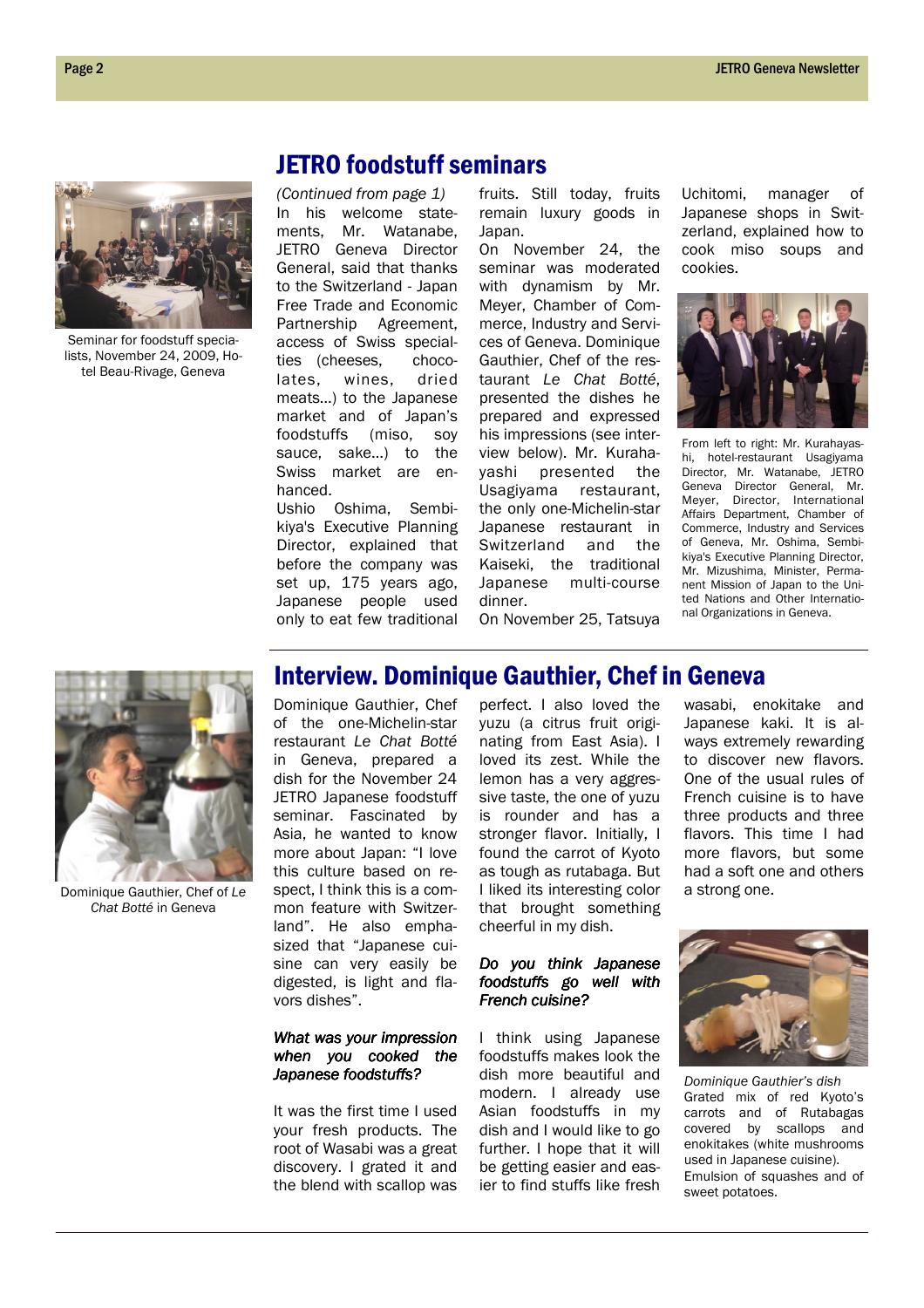## Japan unveiled its fourth stimulus plan

On December 8, the Japanese government unveiled a ¥ 7.2 tio. (CHF 82 bio.) economic stimulus plan, 1.5% of GDP.

This stimulus plan is the fourth plan since the beginning of the world economic crisis and the second in fiscal year 2009. In April this year, the former Japan's government already agreed a ¥ 15.4 tio. (CHF 170 bio.) package. On December 2, the Bank of Japan also approved a ¥ 10 tio. (CHF 114 bio.) program to cope with deflation and strong yen pressures.

The objective of this new stimulus plan is "to make the economic recovery solid in the face of the current severe economic and employment situation, the yen's rise and deflation", the government said.

¥ 3,500 bio. (CHF 40 bio.) will be used in tax grants to local governments to support rural areas.

¥ 1,700 bio. (CHF 19 bio.) will be spent to expand emergency loans for small and medium sized companies.

The government will also allocate ¥ 800 bio. (CHF 9 bio.) to stimulate environmental investments. "Ecopoints" will be provided to customers who invest in environmental-friendly accommodations. The subsidy granted to environmental-friendly cars,

including hybrid cars, is extended until late September 2010. The "ecopoint" program, which provides consumers incentives to purchase environmental-friendly products, is also extended.

¥ 800 bio. will be used to reduce medical expenses of elderly people and to meet needs related to H1N1 virus.

¥ 600 bio. (CHF 7 bio.) will be sent to facilitate subsidies granted to companies to avoid lay-offs.

Around ¥ 2.7 trillion of the stimulus plan will be paid for from the previous administration's extrabudgetary fund.



Share of Japan's fourth economic stimulus plan

## Japanese apples and black garlics at Globus

From early December until Christmas, Globus Swiss stores sell black garlics and apples imported from the Aomori prefecture in the North of the Honshu's island.

Black garlic is produced by Kashiwazaki-seika Co. by fermenting garlic at 80 degrees during 30 to 40 days. This process increases the nutritional value while eliminating odor. Black garlic has approximately 5.8 times more polyphenol antioxidants than regular garlic. This compound helps to reduce risks of cardiovascular disease and cancer. The product has a subtle sweet taste, softer than

the one of normal garlic, and a creamy texture. It can be eat as a snack or added to salad or to sauce to enhance its flavor.

Shinich Kashiwazaki, Director of the company, who visited the Zurich's department store on December 4, expressed his belief that the product will be successful in Switzerland. On December 14, Globus Geneva's store already sold half of its stock of black garlic bulbs. Globus also sells highclass "Mutsu", "Kinboshi" and "Sekai-Ichi" apples. Japanese apples are bigger, sweeter and crisper than many Western apples. Yutaka Yamano, Director of Katayama Ringo Co., Ltd, the apple's exporting company, also said that he believes that the company will be able to expand to new markets. Experience of sales in Switzerland will serve to assess whether exports should be extended to other European countries.



Japanese apples (from left to right): Mutsu, Kinsei and Sekai -Ichi.



Black garlics (Left picture: zoom on black garlic bulb)